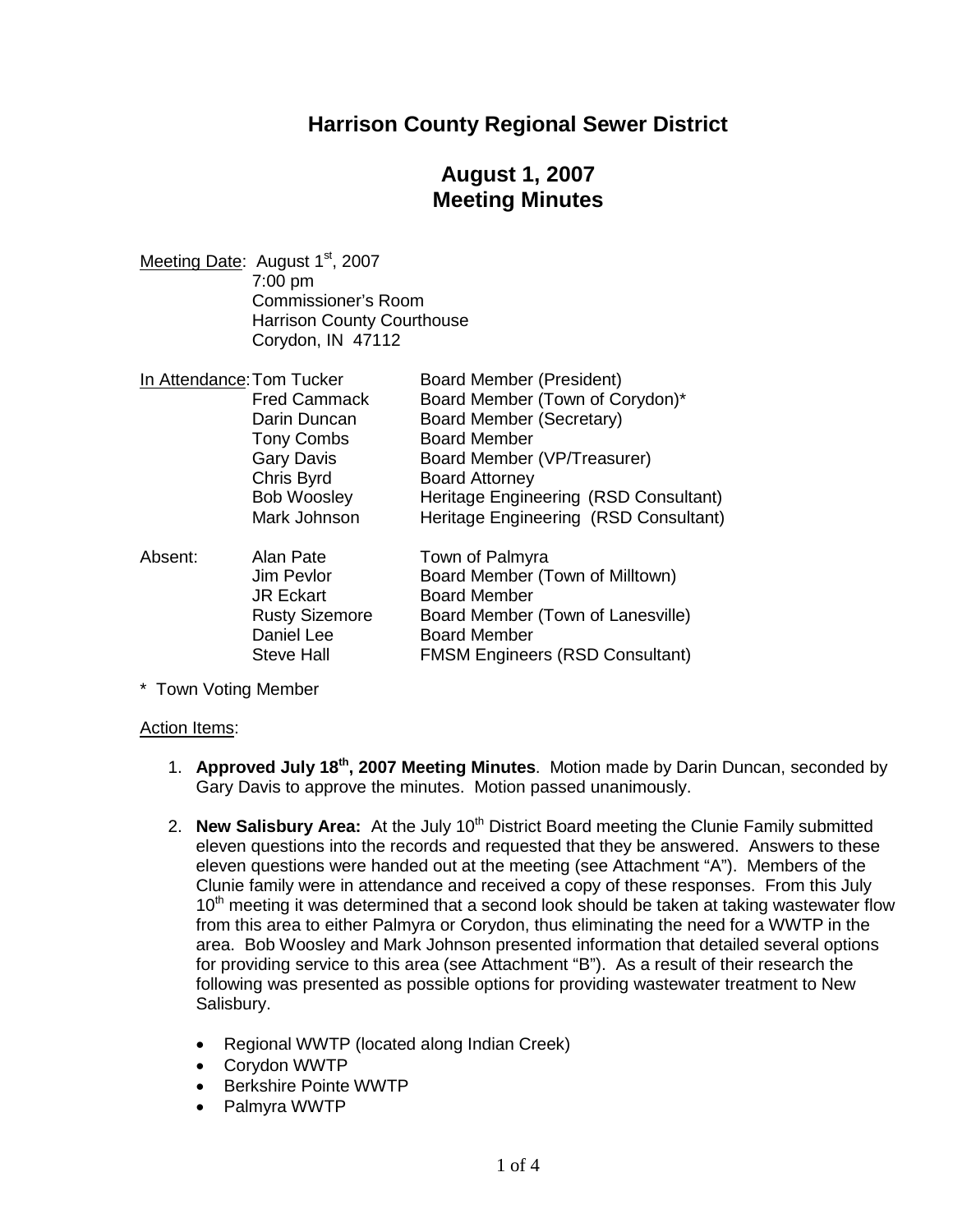#### *Regional WWTP*

As discussed at past meetings this WWTP would be located near Indian Creek. The location of the plant could be south along SR 135 or east along SR 64. Final location would be dependant upon development of the area and if/when the Lanesville Connector Road becomes a reality.

Cost: \$2,000,000 Schedule: 18 -24 months

#### *Corydon WWTP*

This options results in pumping flow to the proposed North Corydon WWTP (currently awaiting start of construction – expected to be complete in 2008/2009). Results in the District not building a WWTP at this time. Results in numerous pump stations to convey flow to WWTP. Alignment of force main would follow railroad tracks along SR 135.

Cost: \$4,000,000 Schedule: 18 – 24 months

#### *Berkshire Pointe WWTP*

This option took another look at utilizing the existing 30,000 gpd WWTP located at the Berkshire Pointe Mobile Home Community located along SR 64 east of New Salisbury. The currently WWTP sits on a 2.4 acre tract that has been platted as a Utility parcel. Existing facility is currently permitted to be expanded to accept flow of 80,000 gpd. Current plant is treating approximately 5,000 gpd dry weather flow and 10,000 gpd wet weather flow (data provided via flow monitoring performed by the Owner of the WWTP as part of the Agreed Order with IDEM). Existing plant has available capacity to immediately serve the businesses in New Salisbury (generating approximately 5,000 gpd per Ramsey Water records). This option would install a lift station in the Town of New Salisbury and pump flow to the WWTP. The District would take over control of the WWTP.

Cost: \$600,000 Schedule: 6 – 12 months

#### *Palmyra WWTP*

The existing WWTP is a 140,000 gpd facility that discharges to a sinkhole. The plant currently is treating approximately 80,000 gpd with commitments made for an additional 30,000 gpd leaving approximately 30,000 gpd of capacity available (information provided by George Morgan with the Town of Palmyra). While IDEM does not prohibit expansions of such facilities the discharge of treated wastewater into sinkholes is not encouraged. Expansion of this facility will be costly as it will result in upgrades to the Town's collection system. Recently the Town received a written violation from IDEM due to inflow and infiltration (I & I) problems in their system. The Town is taking steps to mitigate these I & I problems as funds are available. Due to the complexity, costs, the limited available capacity and that the system discharges into a sinkhole, this option was eliminated from further consideration.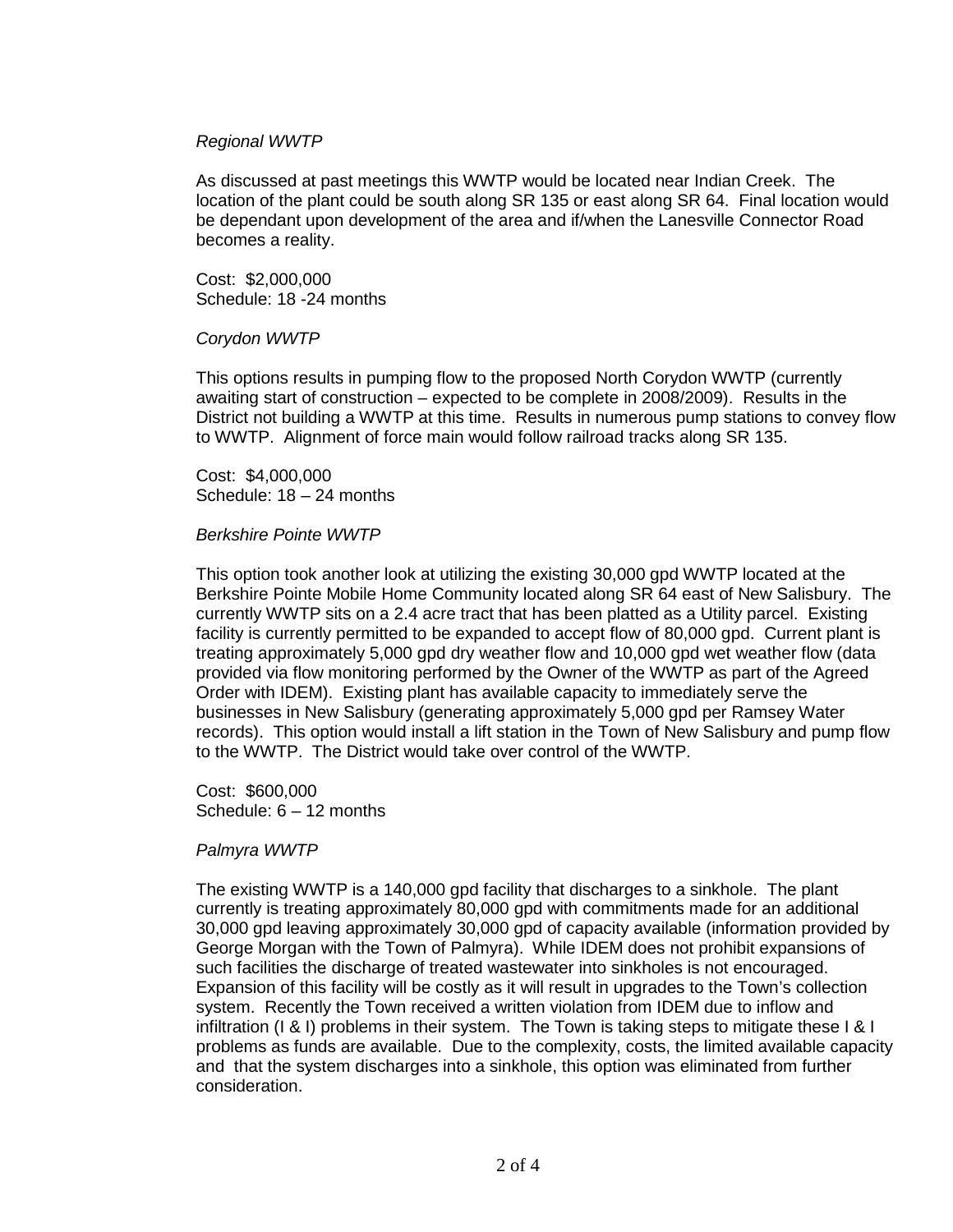#### *Recommendation:*

It was the recommendation of Heritage Engineering that District utilize the Berkshire WWTP option for the foreseeable future. This option is the most cost effective, allows for treatment at an existing permitted site, provides room for replacement and/or expansion of the facility on the existing site if needed, and allows time to determine how growth will occur in this part of the County. Board members present were not in agreement on accepting this recommendation at this time. Before they make a decision they requested that additional information be gathered.

*A motion was made by Darin Duncan and seconded by Tony Combs to allow Heritage to enter discussions with SSK Communities (owners of Berkshire) to determine if they are still interested in working with the District and to contact Schmidt Cabinets to determine what type of financial commitment they may be willing to make towards the project. Motion passed unanimously.* Heritage was also instructed to provide cost data to Umbaugh (District's rate consultant) to allow a rate analysis to be performed on the Berkshire option.

The Board will use this data to determine if they will accept the recommendation of their engineer to move forward with the Berkshire option or if they will pursue other options. This information will be discussed in greater detail at a future meeting.

- 3. **Hospital Sewers Update:** The Hospital is currently in negotiations with Bob Lynn to acquire the necessary easement to construct the new lift station. Darin Duncan asked why is it the Hospital's responsibility to acquire this easement? Mr. Duncan was assuming that the Town was acquiring this easement given that is what was stated in the past. Mr. Woosley responded that the Town stated at a meeting on July 20, 2007 that they felt the Hospital needed to work out the details with Mr. Lynn in acquiring the easement. Mr. Duncan feels that since the Hospital is a District customer then the District should be responsible for acquiring this easement, not the Hospital. The Board gave Chris Byrd permission to contact Mr. John Colin, Hospital's attorney, to discuss what assistance is needed from the District in acquiring this easement.
- 4. **Stormwater Ordinance:** The subcommittee met on July 25<sup>th</sup> to discuss what steps will be taken to introduce this Ordinance to the public and present to the Commissioners. A draft outline was discussed and will be presented to the Commissioners for their input. It was determined that the same basic set up used to form the District will be followed (i.e. Stakeholders, Steering Committee, etc.). The draft outline will be emailed to all Board members immediately following this meeting. Representatives from FMSM Engineers will present this to the Commissioner's at their meeting on August 6, 2007.
- 5. **District Insurance:** Tom Tucker presented the insurance policy from Bennett and Bennett Insurance to provide the same coverage as last year at the same rate: \$1,035. This will cover July 2007 – July 2008. Motion was made by Gary Davis to accept the quote from Bennett and Bennett, seconded by Fred Cammack. Motion passed unanimously.